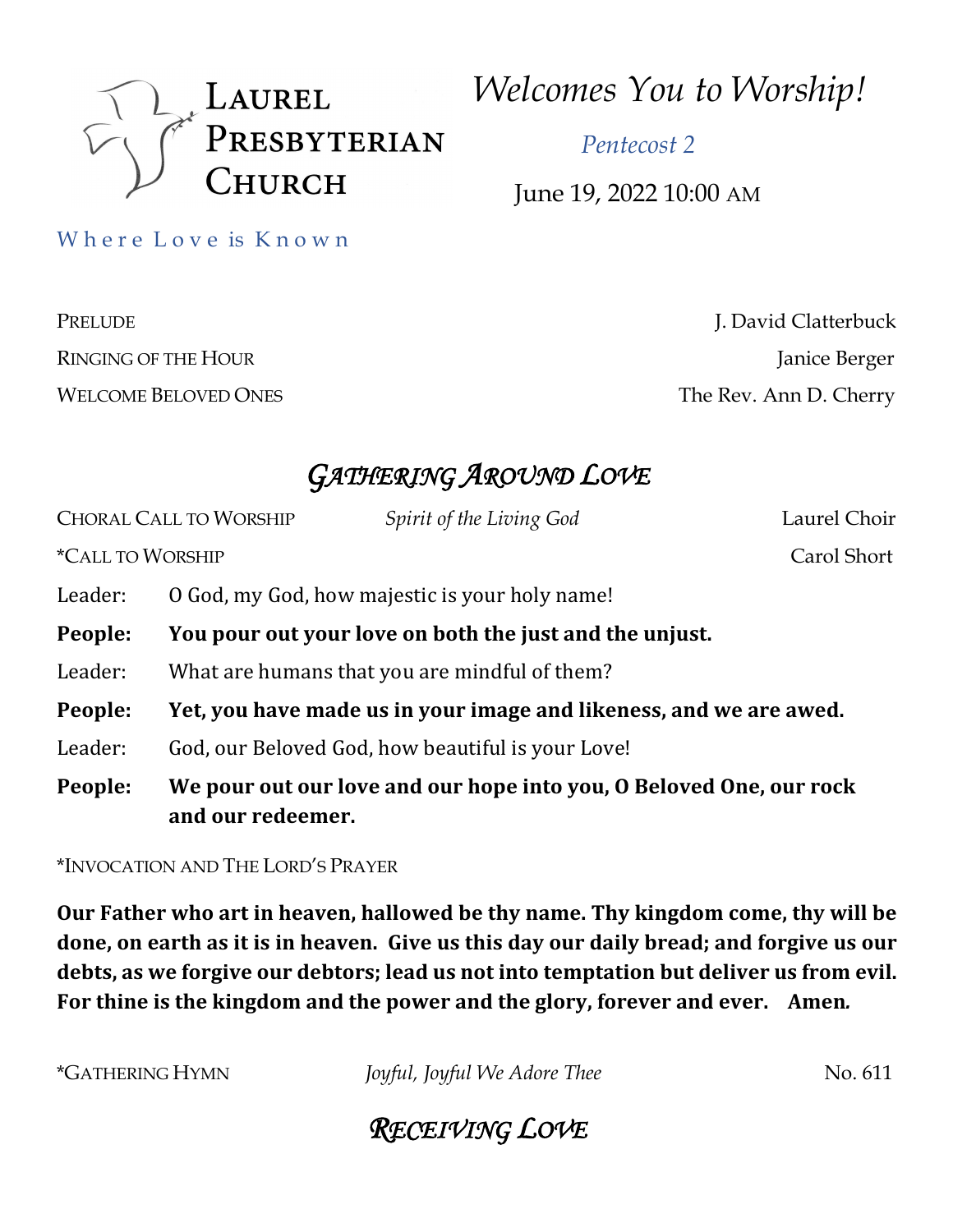#### PRAYER OF CONFESSION

Beloved God, there are so many ways you call to us, but we cannot hear you among the clamor of all the voices in our lives. There are so many ways you try to catch our attention, but we cannot see you among the many distractions in our lives. There are so many ways you ask us, "to be still, and know you are God," but for the life of us, we can't seem to sit still. So, settle our hearts, Beloved One, and breath your spirit of renewal and restoration into us. Help us to trust in your ways, not our own, so that we might hear you when you call, and find rest from our weariness, for we pray all of these things in the name of Jesus, who is, and was, and always will be, our Christ. **Amen.**

#### SILENT PRAYER OF CONFESSION . . . Amen

FORGIVENESS OF SIN

Leader: Hear the good news:

We are created in the very image and likeness of God and because we are, we can always begin, again and again, to grow in deeper likeness. Beloved, believe this good news!

#### People: In Jesus Christ, we are forgiven!

| <i><b>*OUR RESPONSE</b></i>                  | Gloria Patri                          | Hymn No. 581                 |  |  |  |  |  |
|----------------------------------------------|---------------------------------------|------------------------------|--|--|--|--|--|
| <i><b>*PASSING OF THE PEACE</b></i>          |                                       |                              |  |  |  |  |  |
| Leader: May the peace of Christ be with you. |                                       |                              |  |  |  |  |  |
| People: And also with you.                   |                                       |                              |  |  |  |  |  |
| PROCLAIMING LOVE                             |                                       |                              |  |  |  |  |  |
| PRAYER FOR ILLUMINATION                      |                                       | The Rev. Ann D. Cherry       |  |  |  |  |  |
| <b>SCRIPTURE</b>                             |                                       | Psalm 46: 1-3; 8-11 (NRSVue) |  |  |  |  |  |
| <b>ANTHEM</b>                                | He Will Carry Me                      | Laurel Choir                 |  |  |  |  |  |
| <b>SCRIPTURE</b>                             |                                       | 1 Samuel 3: 1-10 (NRSVue)    |  |  |  |  |  |
|                                              | Leader: This is the Word of the Lord. | People: Thanks be to God!    |  |  |  |  |  |
| <b>SERMON</b>                                | "Be Still"                            | The Rev. Ann D. Cherry       |  |  |  |  |  |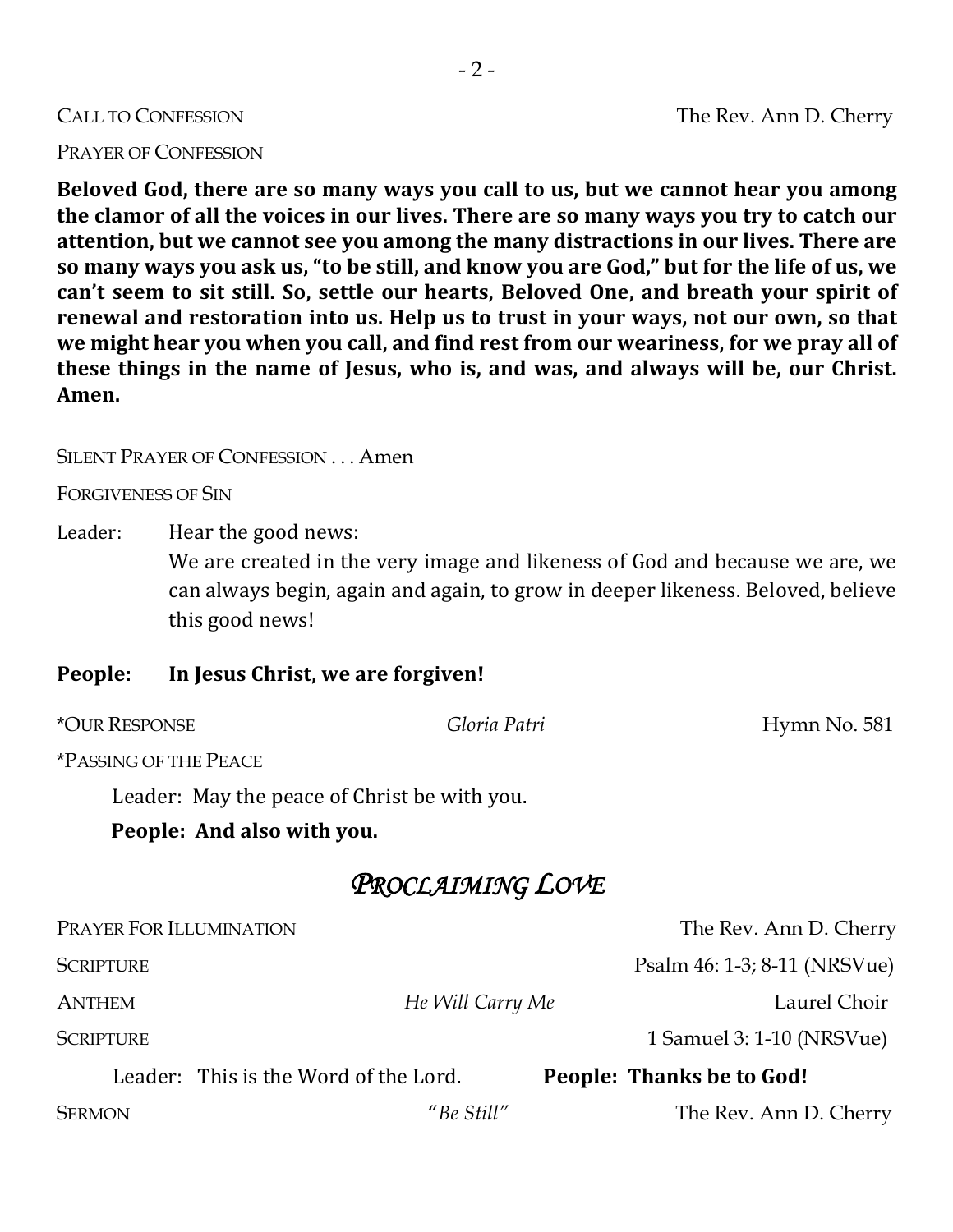# *RESPONDING IN LOVE*

| *HYMN                              | Be Still My Soul                 | No. 819     |
|------------------------------------|----------------------------------|-------------|
| <i><b>*PROFESSION OF FAITH</b></i> | The Scots Confession (Chapter 1) | Carol Short |

We confess and acknowledge one God alone, to whom alone we must cleave, whom, alone we must serve, whom only we must worship, and in whom alone we put our trust. Who is eternal, infinite, immeasurable, incomprehensible, omnipotent, invisible; one in substance and yet distinct in three persons, the Father, the Son and the Holy Spirit. By whom we confess and believe all things in heaven and earth, visible and invisible, to have been created, to be retained in their being, and to be ruled and **guided** by *God's* inscrutable providence for such end as *God's* eternal wisdom, goodness, and justice have appointed, and to the manifestation of *God's* own glory.

| <i><b>*OUR RESPONSE</b></i> | Praise God, from Whom All Blessings Flow | Hymn No. 609      |
|-----------------------------|------------------------------------------|-------------------|
| PRAYERS OF THE PEOPLE       |                                          | Michael Henderson |

## *BEARING LOVE INTO THE WORLD*

| I, the Lord of Sea and Sky | No. 69                 |
|----------------------------|------------------------|
|                            | The Rev. Ann D. Cherry |
|                            | J. David Clatterbuck   |
|                            | The Rev. Ann D. Cherry |
|                            |                        |

### **\*Please feel free to stand and move during our worship service.**

**Lay Reader:** Thank you to Carol Short for serving as our liturgist today.

**Sanctuary Flowers:** The flowers are given this day to the glory of God by Barbara Rose in honor of Pete's birthday.

**Passing of the Peace**: You are invited to stand and greet each other with waves, air hugs and elbow bumps in the name of our Beloved One to show forth your Laurel Love : )

**Recession and Greeting:** Ann will recess after the charge and benediction to greet us by the front door in the narthex area. This is one pre-pandemic ritual that Ann is thrilled to reinstate, with an ounce of physical distancing as an extra precaution : )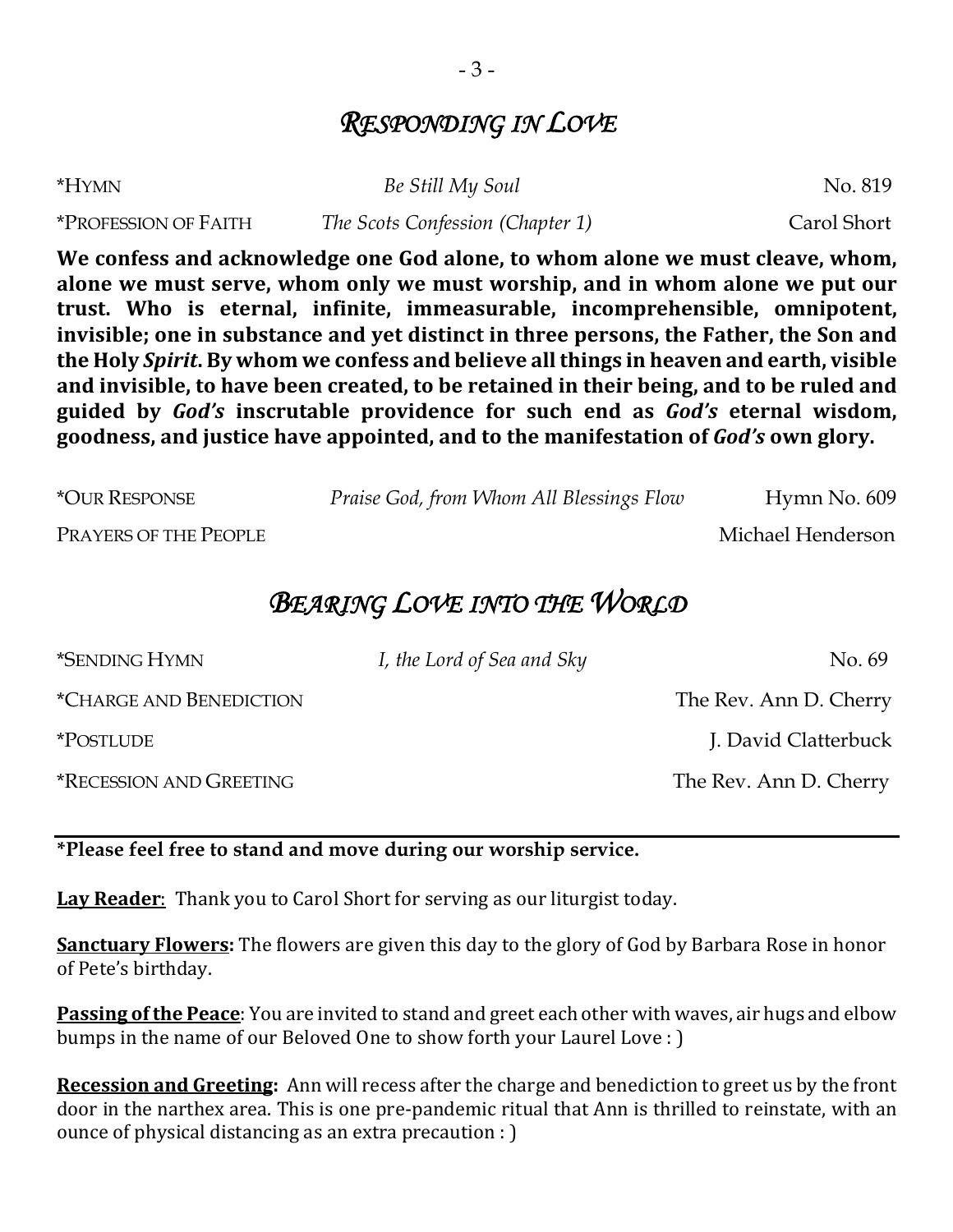**Friendship Pads:** Old and new friends, please take a moment to fill out our Friendship Pads and provide us with a (cell) phone or email contact. The red pads can be found at the end of the pews.

**Lunch and Conversation:** Every third Tuesday this summer we are gathering at 11:30 am for lunch. This week we are meeting at *Franco's Italian Restaurant* located at 9010 Staples Mill Road. This idea came out of our conversation at a spring Bruster's outing : )

**"Wednesdays at Laurel:**" We will meet this Wednesday at 1 pm.

**Our Thursday Small Group:** Please join the conversation on Thursday, at 1 pm, as we continue to unpack Parker Palmer's book, *Let Your Life Speak*, and reflect each other's preciousness.

"Use Your Inside Voice - Writing for Creativity and Exploration:" launches this Thursday at 3 pm in the Parlor. Just bring who you are and some paper to explore your preciousness. The cost for this group is \$75 for 4 meetings. Light snacks will be provided. Text or call Chris at (804) 220-1583 for more information.

**<u>Ioin our Sunday School:</u>** We are gathering at 9 am in the parking lot on nice days and in the fellowship hall on rainy or hot days. All are welcomed. We are doing a series of "one-off" education programs so that we can dip in and out of class without worry.

**Choir Rehearsals:** The choir will still be singing through July and will take a sabbath for the month of August. We will not rehearse again until September.

**Community Groups at Laurel:** Chris Rhoden is forming several groups beginning this summer. You are welcome to participate as you feel led. You can sign up on the bulletin board, or text or call Chris at  $(804)$  220-1583. If you would like to participate but cost is a factor, there are options:  $(1)$ **use your medical insurance plan** (some plans are accepted) (2) pay what you can (3) pay it forward with community service (4) reach out to Ann Cherry for scholarships.

- 1. "Use Your Inside Voice Writing for Creativity and Exploration" will meet weekly starting June  $23^{\text{rd}}$  at 3 pm in our Parlor. The cost for this group is \$75 for 4 meetings.
- 2. "Wednesdays at Laurel" will meet every other Wednesday at 1 pm and is designed to meet the needs both of those with memory struggles and their caregivers. One group will meet with Chris and the other with Ann. The cost is \$30 a meeting. Contact Chris or Ann if interested.
- 3. <u>"Tattoos On Your Heart: A book group for men.</u>" We will read *Tattoos On your Heart,* written by Fr. Greg Boyle. This group is facilitated by Chris. **Sign-up sheet on bulletin board** or you can text Chris at number above. Group time to be determined after we know who is participating.
- 4. "Co-Habitating with Grief." A six-week group to explore how we live on and live through the loss of beloved one. This group will be facilitated by Chris and Ann. **Sign up on the bulletin**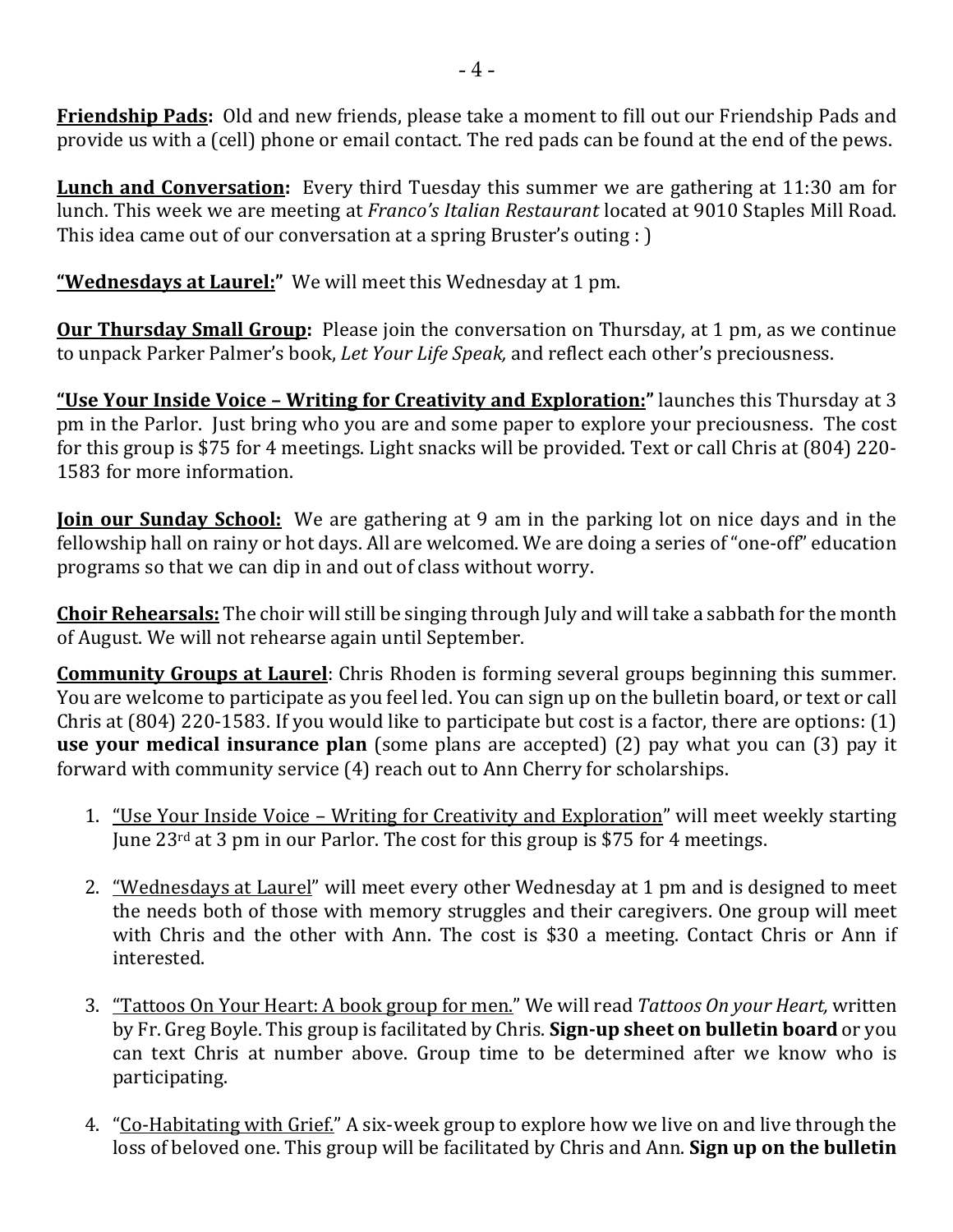**board** or text Chris or Ann. Group time to be determined after we know who is participating. Cost is \$30 a session.

**Masks are Still Optional BUT Risk is High: COVID Update June 1:** Masks continue to be optional in worship and at all church gatherings; however, Henrico County is currently in the High Risk category, and the CDC is recommending masking at indoor public spaces.

*Please stay up to date with your COVID-19 vaccines, get tested if you have symptoms, and if you are at high risk for severe illness, take the necessary precautions advised by your healthcare professional.*

Lots of gratitude to the COVID Task Force of Brenda MacRae, Mary Scearce and Ann Whitby who are remaining vigilant to monitor COVID developments.

**Hannah Miller Has Joined Us**: Hannah Miller, our summer seminary intern, has begun her internship with us. She has just completed her first year at Union Presbyterian Seminary and will be with us through August 17. You will see her in the pulpit, making pastoral calls, and getting to know us as she learns the ropes, and the practice of speaking love through this church. Our team to support Hannah is Duane Berger, Mary Jane Bowlin, Diane Jackson, Brenda MacRae and Judy Smith.

**Kettle o'Fish Counseling:** Each of us is created by God with purpose and infused with meaning no matter our season of life. If you are interested in exploring yours, please reach out to Chris Rhoden at  $(804)$  220-1583. If you would like to participate but cost is a factor, see the options below. "Be known. Be loved."

**Chris Rhoden, Important Update:** Chris is transitioning from a student to a professional practitioner this summer. However, he is not a paid staff member of Laurel, as much as we love him and have created space to support his ministry. He will soon be able to accept many insurance plans, or you can opt to pay what you can, pay it forward with community service, or reach out to Ann for financial support. Please don't be shy about asking Chris about his fee structure or what insurance plans he accepts. Our well-being is an important part of our stewardship of self and telegraphs that we are invested in cultivating our own unique belovedness (as given to us by God).

**The Lamb Basket:** The Circle has asked that we think outside of the pantry box and bring in canned or boxed items that we find on sale to refill our Lamb basket. The donation box is located in the Narthex.

**Weekly Tithes and Our Offerings**: We have placed a small church house on the table in the Narthex and invite you to leave your gifts to support God's work as you depart. You can also mail in your pledges and weekly offerings using our post office address: P.O. Box 1280, Glen Allen, VA 23060-1280

**Session Meeting: Next Week** We will meet next Sunday, June 26<sup>th</sup>, for our regularly scheduled Session Meeting.